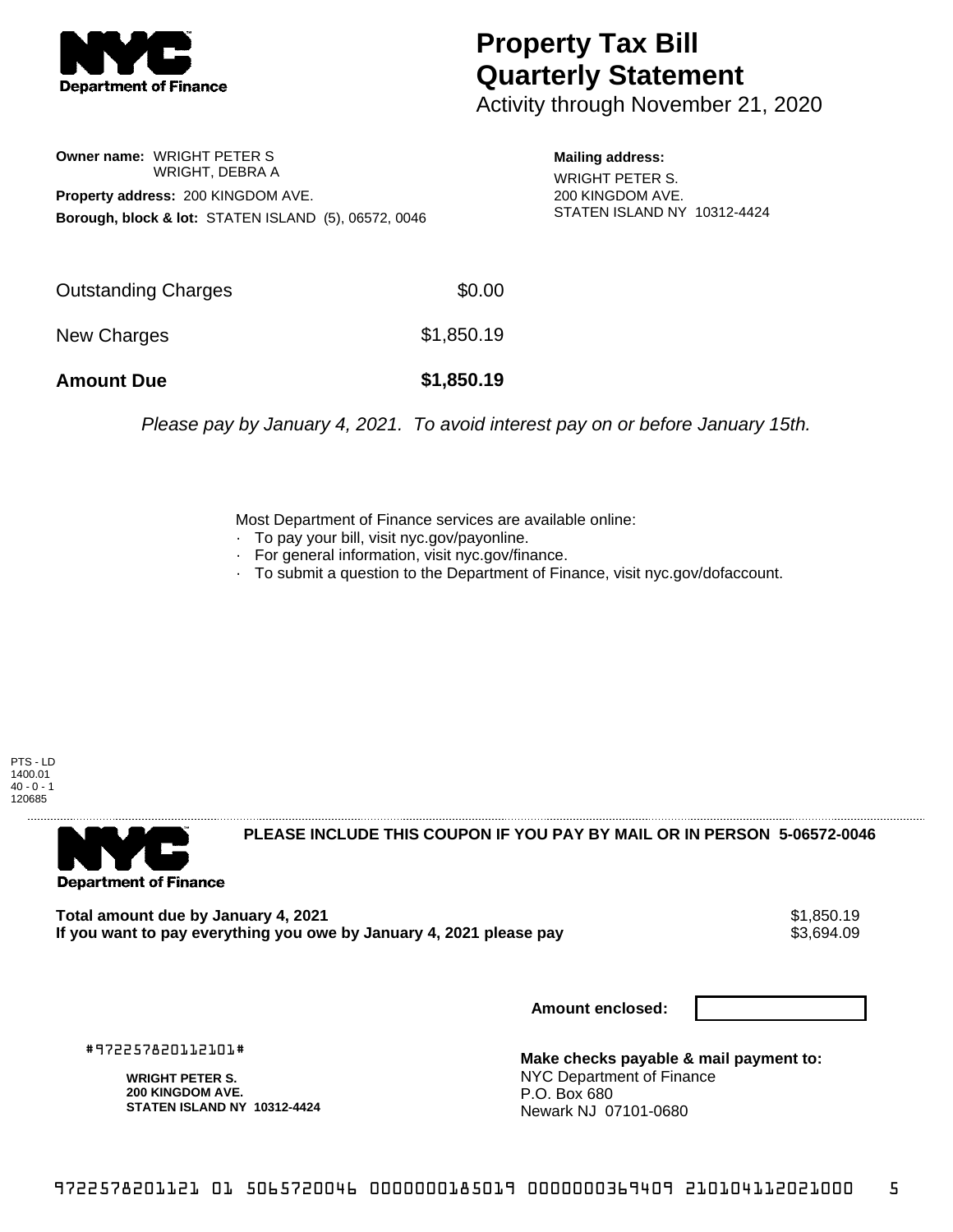

| <b>Billing Summary</b>                                                                                         | <b>Activity Date Due Date</b> |                     | Amount        |
|----------------------------------------------------------------------------------------------------------------|-------------------------------|---------------------|---------------|
| Outstanding charges including interest and payments                                                            |                               |                     | \$0.00        |
| Finance-Property Tax                                                                                           |                               | 01/01/2021          | \$1,872.63    |
| <b>Adopted Tax Rate</b>                                                                                        |                               |                     | $$-22.44$     |
| <b>Total amount due</b>                                                                                        |                               |                     | \$1,850.19    |
| <b>Tax Year Charges Remaining</b>                                                                              | <b>Activity Date Due Date</b> |                     | <b>Amount</b> |
| <b>Finance-Property Tax</b>                                                                                    |                               | 04/01/2021          | \$1,872.63    |
| <b>Adopted Tax Rate</b>                                                                                        |                               |                     | $$-22.44$     |
| Total tax year charges remaining                                                                               |                               |                     | \$1,850.19    |
| If you want to pay everything you owe by January 4, 2021 please pay                                            |                               |                     | \$3,694.09    |
| If you pay everything you owe by January 4, 2021, you would save:                                              |                               |                     | \$6.29        |
| How We Calculated Your Property Tax For July 1, 2020 Through June 30, 2021                                     |                               |                     |               |
|                                                                                                                |                               | Overall             |               |
| Tax class 1 - Small Home, Less Than 4 Families                                                                 |                               | <b>Tax Rate</b>     |               |
| Original tax rate billed                                                                                       |                               | 21.1670%            |               |
| New Tax rate                                                                                                   |                               | 21.0450%            |               |
| <b>Estimated Market Value \$791,000</b>                                                                        |                               |                     |               |
|                                                                                                                |                               |                     | <b>Taxes</b>  |
| <b>Billable Assessed Value</b>                                                                                 |                               | \$36,786            |               |
| <b>Taxable Value</b>                                                                                           |                               | \$36,786 x 21.0450% |               |
| <b>Tax Before Abatements and STAR</b>                                                                          |                               | \$7,741.64          | \$7,741.64    |
| Basic Star - School Tax Relief                                                                                 |                               | $$-1,410.00$        | $$-296.00**$  |
| Annual property tax                                                                                            |                               |                     | \$7,445.64    |
| Original property tax billed in June 2020                                                                      |                               |                     | \$7,490.52    |
| Change In Property Tax Bill Based On New Tax Rate                                                              |                               |                     | $$-44.88$     |
| ** This is your NYS STAR tax savings. For more information, please visit us at nyc.gov/finance or contact 311. |                               |                     |               |

Please call 311 to speak to a representative to make a property tax payment by telephone.

## **Home banking payment instructions:**

- 1. **Log** into your bank or online bill pay website.
- 2. **Add** the new payee: NYC DOF Property Tax. Enter your account number, which is your boro, block and lot, as it appears here: 5-06572-0046 . You may also need to enter the address for the Department of Finance. The address is P.O. Box 680, Newark NJ 07101-0680.
- 3. **Schedule** your online payment using your checking or savings account.

## **Did Your Mailing Address Change?**

If so, please visit us at **nyc.gov/changemailingaddress** or call **311.**

When you provide a check as payment, you authorize us either to use information from your check to make a one-time electronic fund transfer from your account or to process the payment as a check transaction.